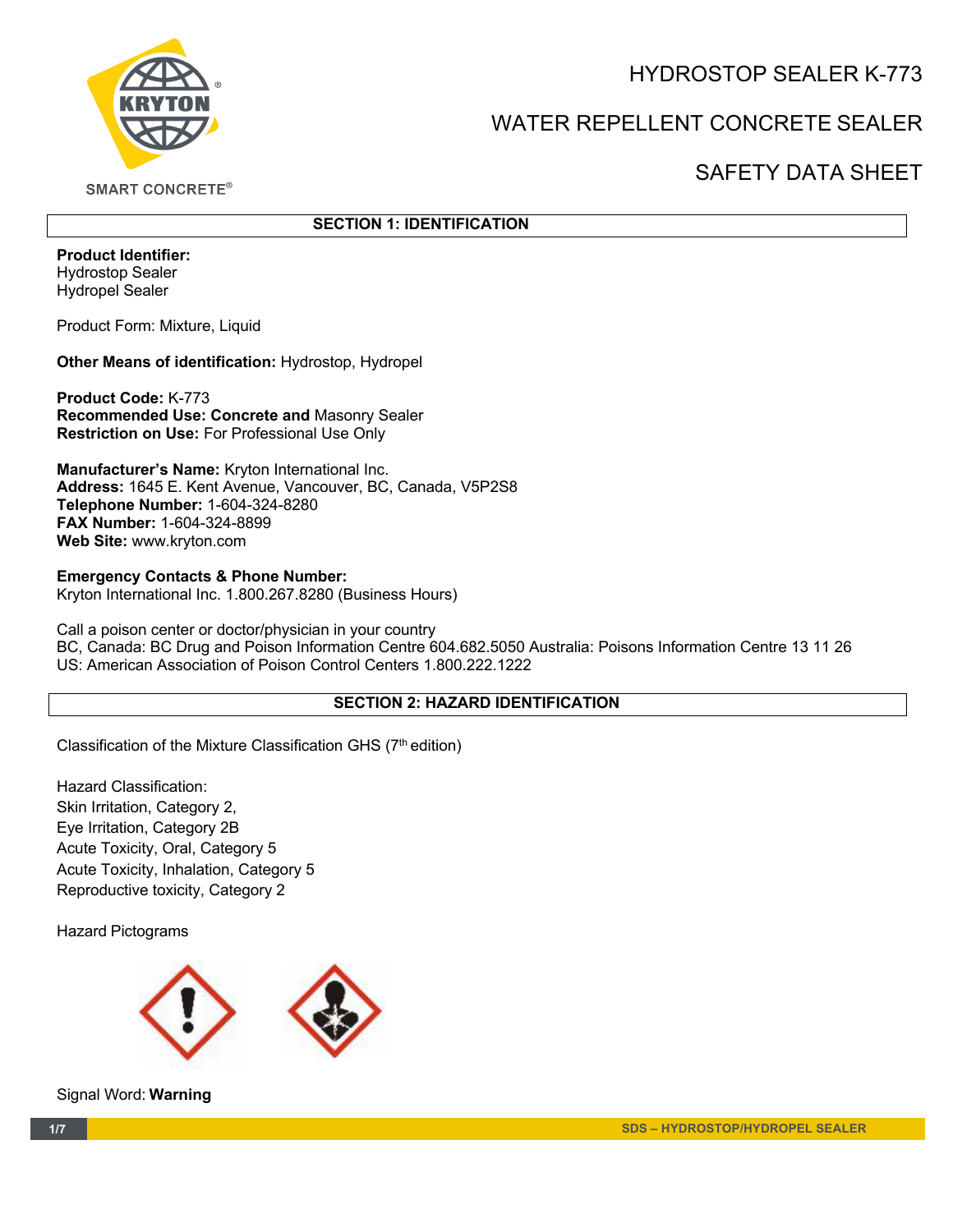#### **Hazard Statements**

H315+H320 Causes skin and eye irritation H303 + H333 May be harmful if swallowed or inhaled H361 Suspected of damaging fertility or the unborn child

#### **Precaution Statements**

- P201 Obtain special instructions before use
- P202 Do not handle until all safety precautions have been read and understood.
- P405 Store locked up.
- P501 Dispose of container/contents to paint collection or recycling facility point in accordance with local regulations.
- P280 Wear protective gloves and eye protection.
- P264 Wash hands, forearms and exposed areas thoroughly after handling.
- P261 Avoid breathing mist or spray.
- P308+P313 IF exposed or concerned: Get medical advice/attention.
- P305+P351+P338+P337+P313 IF IN EYES: Rinse cautiously with water for several minutes. Remove contact lenses, if present and easy to do. Continue rinsing. If eye irritation persists: Get medical advice/attention.
- P302+P352+P332+ P313 IF ON SKIN: Wash with plenty of water. IF SKIN irritation occurs: Get medical advice/attention.
- P362+P364 Take off contaminated clothing and wash it before reuse.
- P301+P312 IF SWALLOWED: Call doctor if you feel unwell.
- P304+P312 IF INHALED: Call a doctor if you feel unwell.
- P321 First Aid see Section 4 of this SDS.

#### **Emergency Overview:**

Opaque ivory liquid with, mild paint like odour. It is not combustible or explosive. Short-term exposure to the liquid presents little or no hazard. May irritate eyes, skin and respiratory tract. Overexposure may injure internally if absorbed. Sensitivity reactions may occur from prolonged and repeated exposure. Overexposure by ingestion may injure the following organ(s): Nervous system, brain, thymus, bladder or spleen.

(This products contains trace amount, <0.2%, of Ethyl alcohol and Octamethylcyclotetrasiloxane, which may damage fertility or the unborn child.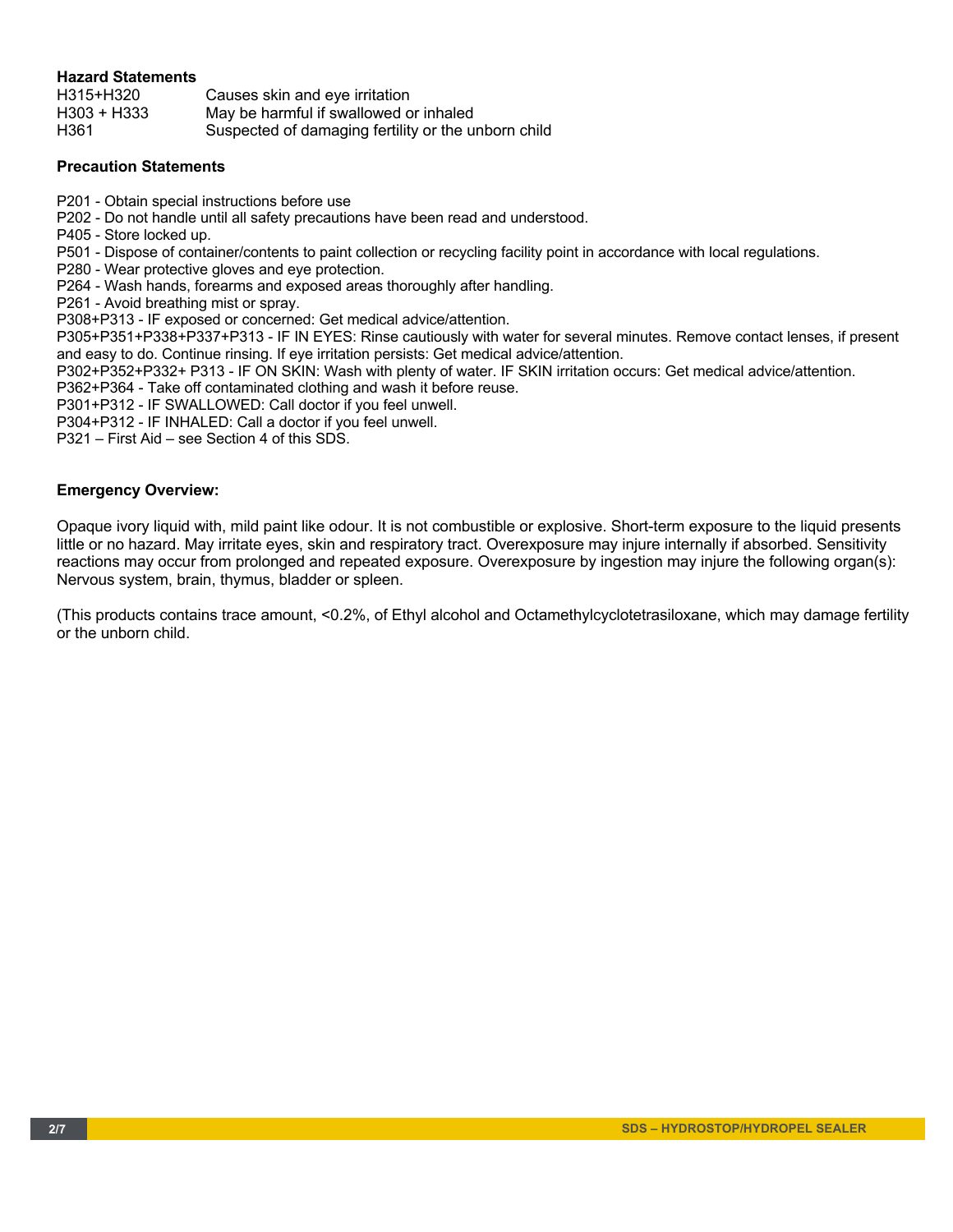#### **SECTION 3: COMPOSITION / INFORMATION ON INGREDIENTS**

| Ingredient<br>name CAS#<br><b>EINECS</b>                              | <b>Content</b><br>$(\%$ , w/w) | CAS#      | <b>EINECS#</b> | <b>Common Name</b> |
|-----------------------------------------------------------------------|--------------------------------|-----------|----------------|--------------------|
| Triethoxy(octyl)silane                                                | 10-30%*                        | 2943-75-1 | 220-941-2      | Silicone           |
| Octamethylcyclotetr<br>asiloxane                                      | < 0.2%                         | 556-67-2  | 556-67-2       | Silicone           |
| Ethyl alcohol<br>is formed upon<br>contact with water or<br>humid air | $< 0.2\%$                      | 64-17-5   | 200-578-6      | Alcohol            |

\*Actual concentration is withheld as a trade secret.

#### **SECTION 4: FIRST-AID MEASURES**

When contacting a physician, take this SDS with you.

#### **Eyes:**

Do not rub eye(s) as additional cornea damage is possible by mechanical stress. Rinse cautiously with water for several minutes. Remove contact lenses, if present and easy to do. Continue rinsing for at least 60 minutes. Get immediate medical attention.

#### **Skin:**

Quickly and gently blot or brush away excess chemical. Wash with soap and water Remove contaminated clothing, footwear, watches, etc. and clean thoroughly before re-using them. Seek immediate medical treatment in all cases of irritation or burns.

#### **Ingestion:**

Do not induce vomiting. If person is conscious, wash out mouth with water and give plenty of water to drink. Get immediate medical attention or contact anti poison center.

#### **Inhalation:**

Remove to fresh air and at rest and in a position of comfortable breathing. If breathing has stopped, institute artificial respiration. Get immediate medical attention if discomfort remains.

Most Important Symptoms and Effects both Acute and Delayed Acute: Irritating to skin, eyes and respiratory tract.

Delayed: Suspected of damaging fertility or the unborn child.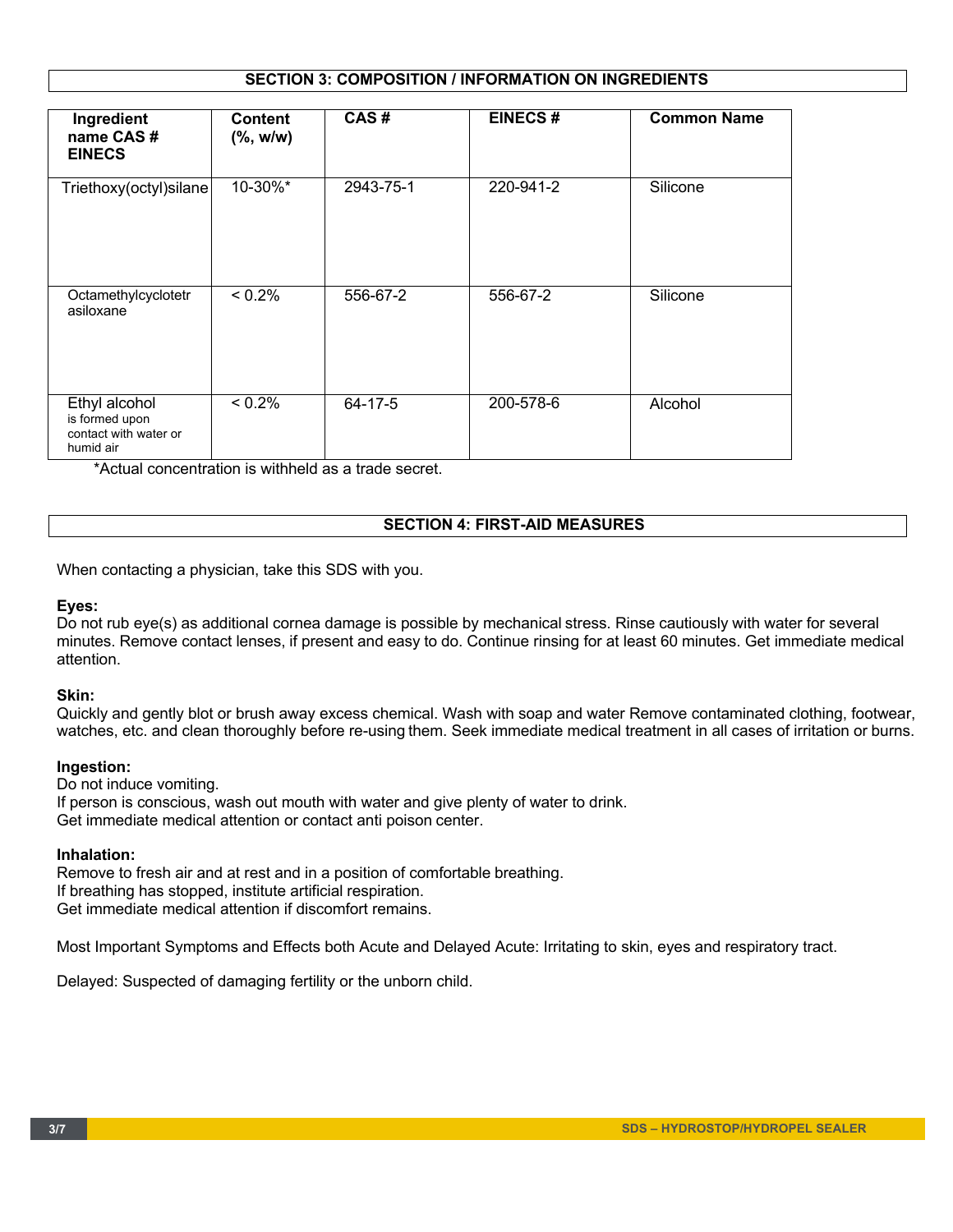#### **SECTION 5: FIREFIGHTING MEASURES**

**Flammability:** Noncombustible

**Means of Extinction:** Water, Fog, Alcohol-Resistant Foam, Dry Chemical or Carbon Dioxide (CO2)

**Unsuitable extinguishing media: None known.** 

**Flashpoint and Method:** Non-combustible, >200F

**Autoignition Temperature**: Not Applicable

**Fire and Explosion Data:** Not Applicable

**Hazardous Combustion Products:** Carbon oxides, formaldehyde, silicon dioxide and various hydrocarbon fragments. **Fire Fighting Instructions:** Firefighters should wear self-contained breathing apparatus and full protective gear. **Fire Fighting Procedures:** Use water spray to cool unopened containers. Evacuate area. Collect contaminated fire

extinguishing water separately. This must not be discharged into drains. Fire residues and contaminated fire extinguishing water must be disposed of in accordance with local regulations. Contain fire water run-off if possible. Fire water run-off, if not contained, may cause environmental damage. Use extinguishing measures that are appropriate to local circumstances and the surrounding environment. Remove undamaged containers from fire area if it is safe to do so.

#### **Personal precautions:** Wear protective equipment as described under section 8 and follow the advice for safe handling and

#### **SECTION 6: ACCIDENTAL RELEASE MEASURES**

use given under section 7. Emergency procedures are not required.

**Environment precautions:** Do not wash product down sewage and drainage systems or into bodies of water. **Methods for cleaning up:** Soak up material with absorbent and transfer into a chemical waste container for recovery or disposal.

## **SECTION 7: HANDLING AND STORAGE**

#### **Handling Procedures and Equipment:**

Avoid contact with skin and eyes by wearing protective equipment: safety goggles, protective clothing, nitrile gloves and waterproof shoes.

Use in well-ventilated area or wear NIOSH-approved respirator with organic vapor cartridge.

Do not handle or store near food and beverages or smoking materials.

Carrying bags/buckets may cause sprains and strains to the back, arms, shoulders and legs.

Handle with care and use appropriate control measures.

Wash hands thoroughly with soap and water after handling.

Keep container closed when not in use.

Store locked up.

Incompatible materials: strong oxidizing agents.

Unsuitable materials for containers: None known.

## **Storage Requirements:**

Bulk product should be stored in containers that are waterproof, clean and protected from contamination. Keep containers tightly closed. Protect from moisture. Store in a cool, dry place. Keep out of reach of children. Store locked up.

## **SECTION 8: EXPOSURE CONTROL/PERSONAL PROTECTION**

#### **Exposure Limits:**

Triethoxyoctylsilane CAS#2943-75-1 WELs EH40/2005 (UK), 8 hr TWA, 2007: Not Available ACGIH TLV-TWA 2000: Not Available OSHA PEL, 8-hr TWA: Not Available Ethyl Alcohol CAS# 64-17-5 (formed upon contact with moisture) WELs EH40/2005 (UK), 8 hr TWA, 2007: 1.920 mg/m3 ACGIH TLV-TWA 2000: 1000ppm OSHA PEL, 8-hr TWA: 1000ppm

Octamethylcyclotetrasiloxane CAS#556-67-2 WELs EH40/2005 (UK), 8 hr TWA, 2007: Not Available ACGIH TLV-TWA 2000: Not Available OSHA PEL, 8-hr TWA: Not Available

**Specific Engineering Controls:** Use general or local exhaust ventilation or use a properly fitted and NIOSH approved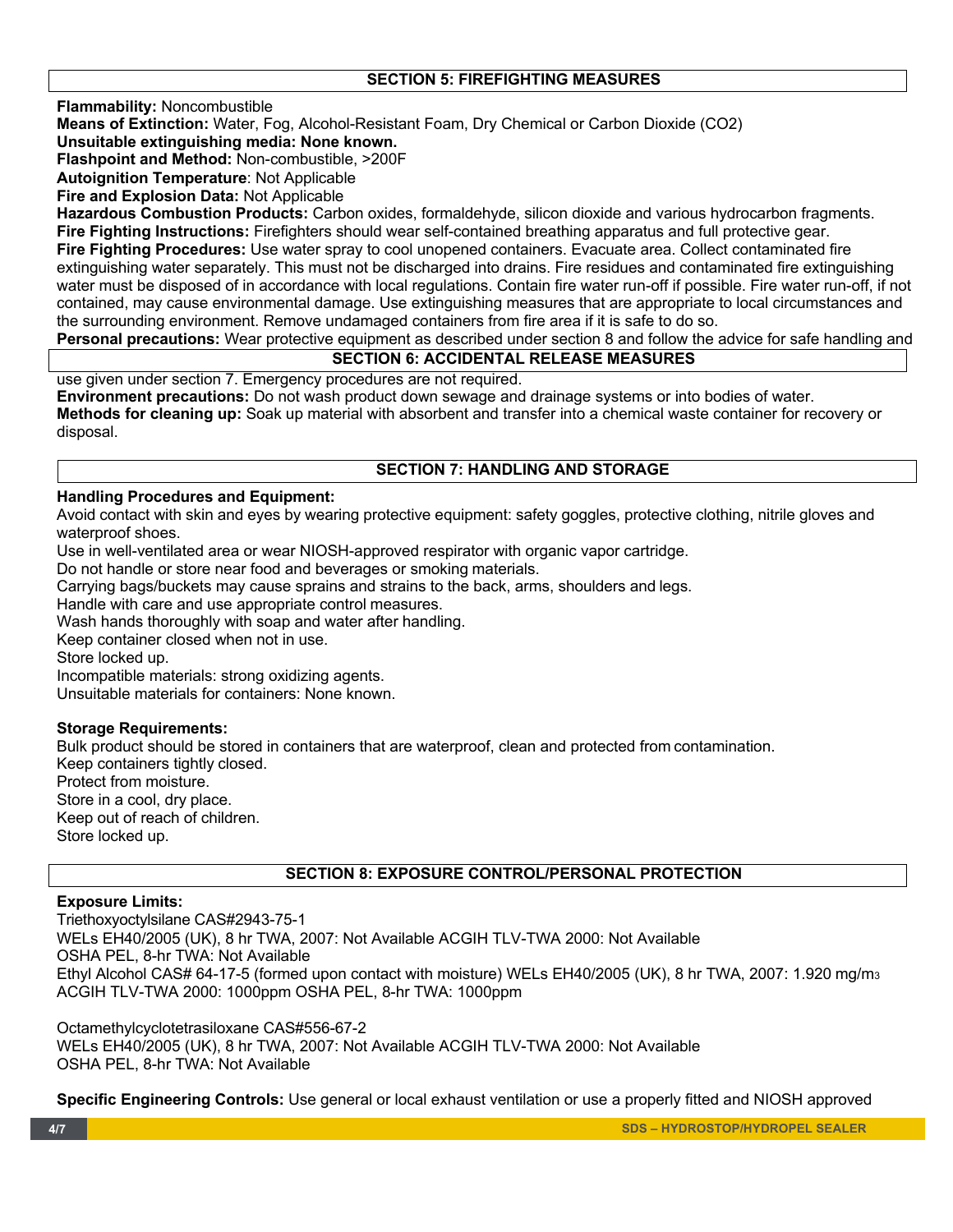respirator with organic vapor cartridge.

#### **Personal Protective Equipment:**

Gloves: Chemical resistant rubber or nitrile gloves Respirator: NIOSH approved and with organic vapor cartridge Eye: Safety goggles or safety glasses with side shields Footwear: Waterproof Clothing: Long sleeve and long pants to avoid skin contact Other: Wash thoroughly with soap and water after handling. Do not eat, drink or smoke while handling the product to avoid contact with skin or mouth.

## **SECTION 9: PHYSICAL AND CHEMICAL PROPERTIES**

**Physical State:** Liquid **Odour and Appearance:** Mild paint like odor, opaque ivory, thin viscosity liquid **Odour Threshold:** Not Available **Specific Gravity:** 1g/mL **Vapor Density:** Not Available **Vapor Pressure:** Not Available **Evaporation Rate:** Not Available **Boiling Point:** 99 °C **Melting Point:** 0 °C **pH :** 7 **Coefficient of Water/Oil Distribution:** > 1, water soluble **Solubility in Water:** Yes **Viscosity:** 0.001 N s m-2 **VOC content:** VOC < 20 g/L (including water, California and OTC States), EU (w/w) < 2% **Flammability:** Not Applicable **Flashpoint:** Not Applicable **Upper/Lower Flammability or Explosive Limits:** Not Applicable **Auto-ignition Temperature:** Not Applicable **Decomposition Temperature:** Not Applicable

## **SECTION 10: STABILITY AND REACTIVITY**

**Chemical Stability:** Stable **Reactivity:** Not classified as a reactivity hazard. **Conditions to Avoid (Stability):** None known **Incompatibility with Other Substances:** Strong oxidizing agents, which may liberate Carbon oxides, formaldehyde, silicon dioxide and various hydrocarbon fragments. **Hazardous Polymerization:** Cannot occur **Possibility of Hazardous Reactions:** Water, moisture or humid air can cause Ethyl Alcohol. **Hazardous Decomposition Products:** Carbon oxides, formaldehyde, silicon dioxide and various hydrocarbon fragments.

## **SECTION 11: TOXICOLOGICAL INFORMATION**

**Routes of Entry:** Skin Contact, Eye Contact, Inhalation and Ingestion **Effects of Acute Exposure to Product:**

Skin Exposure: May irritate and cause local redness of skin. Prolonged skin contact may increase irritation or cause flaking or softening of skin. Absorption of harmful amount from prolonged skin contact is unlikely.

Eye Contact: May cause eye irritation and discomfort.

Respiratory Exposure: Brief exposure is unlikely to cause harmful effects. Vapor from heated material or mist may cause respiratory irritation.

Oral Toxicity: Low oral toxicity, harmful effects are not anticipated from small amounts.

## **Effects of Chronic Exposure to Product:**

Information available on the ingredients from repeated dose toxicity studies in rats indicate neurological effects at doses of 1000mg/kg and reproductive toxicity in female rats. Overexposure by ingestion may injure the following organ(s): Nervous system, brain, thymus, bladder or spleen, urinary tract.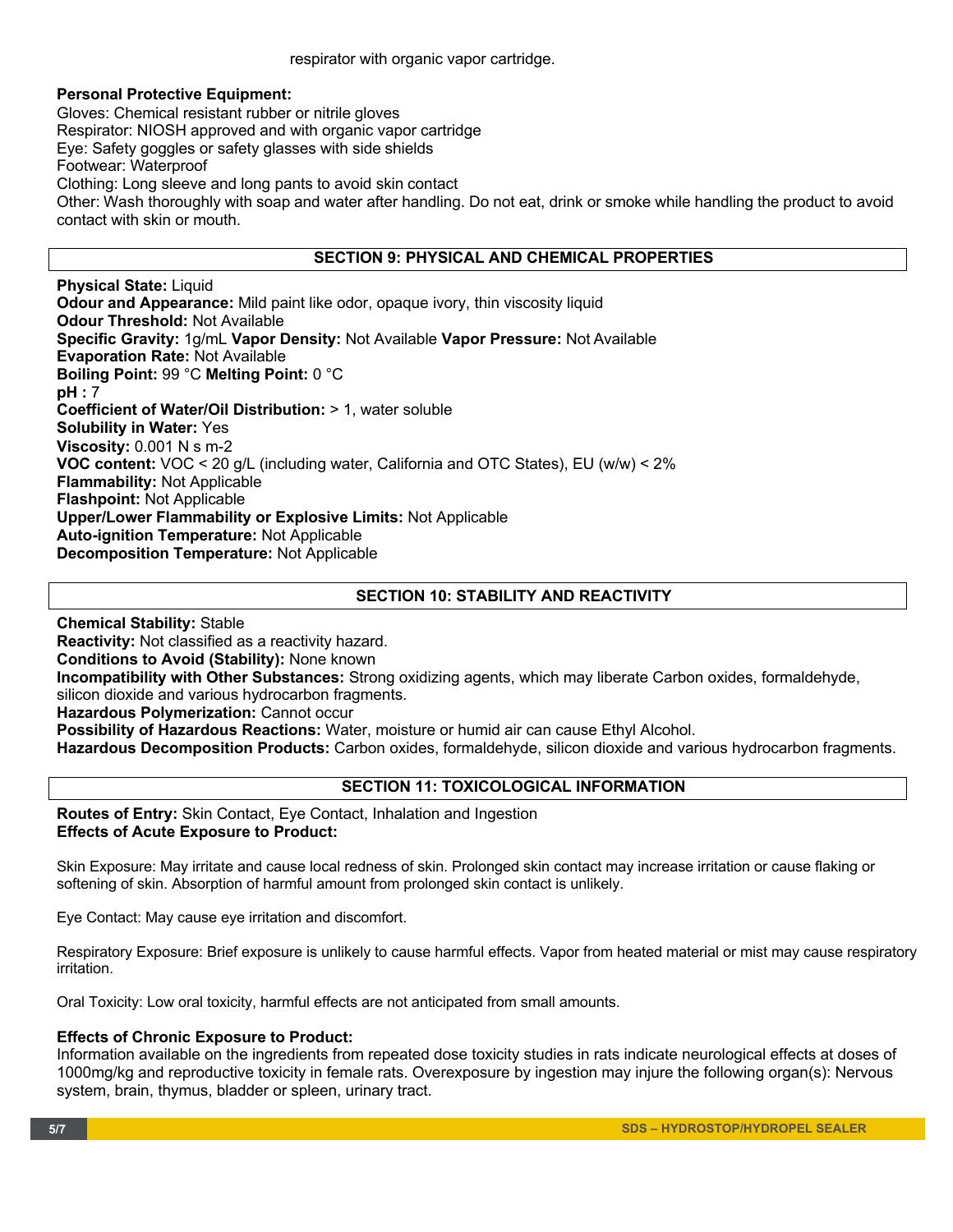**Irritancy of Product:** Can be irritating to eyes, skin, and respiratory tract. **Skin Sensitization:** May occur from prolonged and repeated exposure

**Respiratory Sensitization:** None known

**Numerical Measures of Toxicity:** Triethoxyoctylsilane LD50 (Oral, Rat) > 5110 mg/kg, Octamethylcyclotetrasiloxane LD50 (Oral, Rat) > 4800 mg/kg, ethanol LD50 (Oral, Rat) 7060 mg/kg.

**Acute Toxicity Estimate (ATE)** for the Mixture: Based on the ingredients and their concentration, the mixture does not meet the classification for oral toxicity.

**Carcinogenicity:** This product does not contain any carcinogen at concentrations equal to or greater than 0.1% listed by IARC, ACGIH and NTP.

**Reproductive Toxicity:** Octamethylcyclotetrasiloxane (<0.2% in this product) posts evidence of reproductive effects in laboratory animals.

**Teratogenicity:** Ethyl Alcohol (<0.2% in this product) posts evidence of teratogenicity (birth defects) in humans. **Mutagenicity:** Not Available

**Embryotoxicity:** Not Available

**Name of Synergistic Products/ Effects:** Not Available

### **SECTION 12: ECOLOGICAL INFORMATION**

**Ecotoxicity:** This product contains 0.02% of 1,2-Benzisothiazolin-3-one, BIT, which is toxic to fish (96hr LC50 5-50mg/L) and very toxic to algae (72hr EC50 0.37mg/L).

**Mobility:** Not Available.

**Bio accumulative potential:** BIT is not likely to bio-accumulate; there is evidence of photodegradation in water and soil. **Persistence and degradability:** BIT is broken down in sewage treatment at concentrations <5ppm. **Other adverse effects:** Not Available

## **SECTION 13: DISPOSAL CONSIDERATIONS**

Always dispose of in accordance with local, provincial (state), and federal regulations.

#### **Unused Residue or Spillage:**

Do not wash product down sewage and drainage systems or into bodies of water. In case of spillage, soak up material with absorbent and transfer into a chemical waste container for recovery or disposal. For disposal, send to a chemical waste disposal facility or other disposal methods according to local legislation. EWC entries: 06 08 99 (silicon derivatives)

#### **Packaging:**

- Completely empty the packaging and recycle / dispose in accordance with local legislation.
- EWC entry: 15 01 02 (plastic packaging).

**SECTION 14: TRANSPORT INFORMATION Special Shipping Information:** This product is not listed as a Hazardous Material under TDG, DOT, IMDG, IATA and

ADR/RID. No special precautions are needed apart from those mentioned under Section 8.

**PIN:** Not Applicable

**TDG (Canada):** Not regulated **IMDG:** Not regulated **DOT (U.S.):** Not regulated **IATA:** Not regulated **ADR/RID:** Not regulated **UN Number:** Not listed